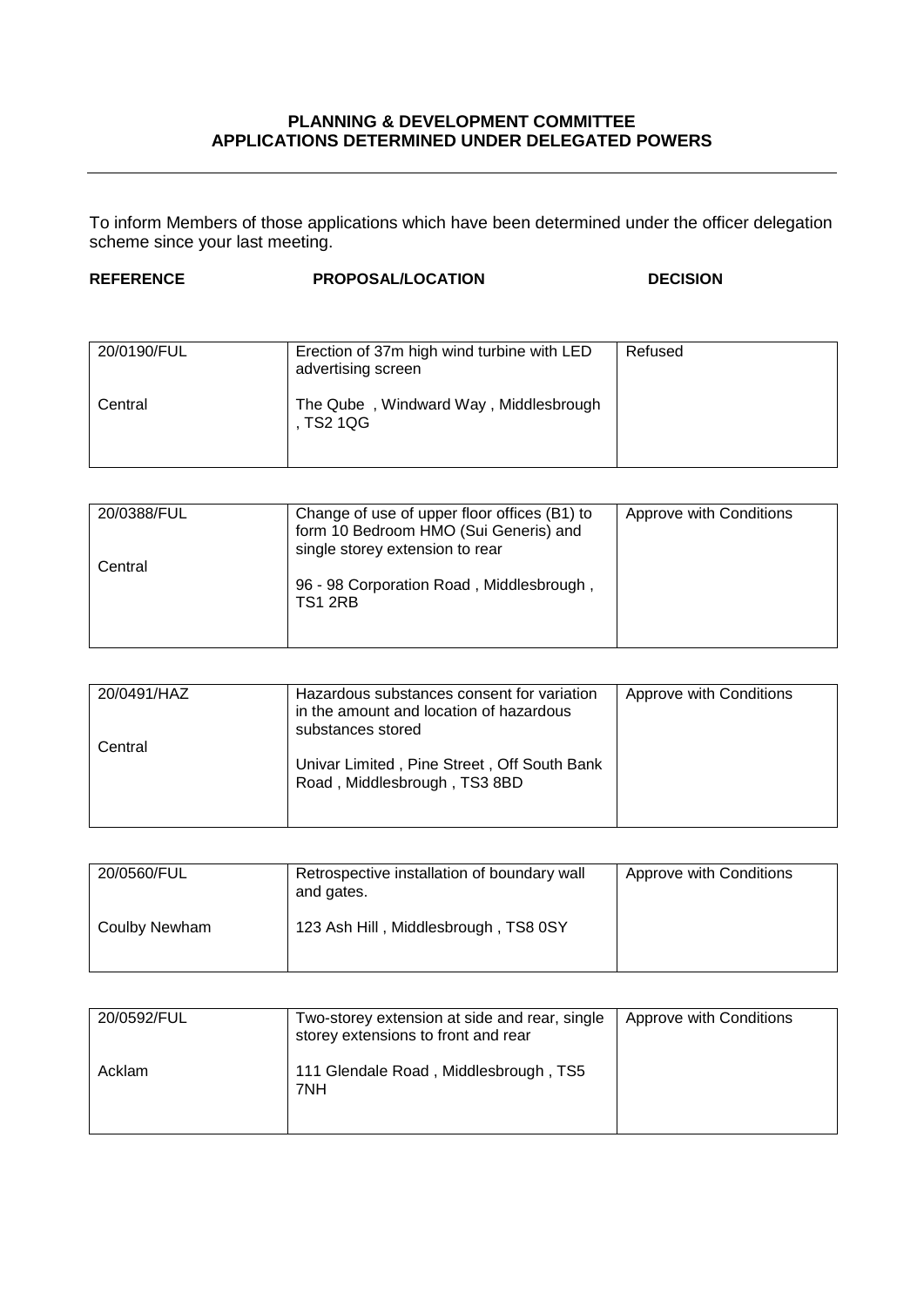| 20/0628/FUL        | Two storey extension to side                  | Approve with Conditions |
|--------------------|-----------------------------------------------|-------------------------|
| <b>Marton West</b> | 4 Marlborough Road, Middlesbrough, TS7<br>8JH |                         |

| 20/0633/DIS | Discharge of condition 4 (Waste Audit),<br>condition 14 (Phasing Details), condition 16<br>(Details of roads, footpaths & open spaces),<br>condition 20 (Method of Works Statement)<br>and condition 22 (Surface Water Drainage<br>Scheme) on planning application | <b>Full Discharge Conditions</b> |
|-------------|--------------------------------------------------------------------------------------------------------------------------------------------------------------------------------------------------------------------------------------------------------------------|----------------------------------|
|             | 20/0289/FUL<br>Land South Of Union Street, Middlesbrough<br>. TS1 5PQ                                                                                                                                                                                              |                                  |

| 20/0684/ADV | Installation of non-illuminated signage with<br>individual letters | Approve with Conditions |
|-------------|--------------------------------------------------------------------|-------------------------|
| Central     | Melrose House, Melrose Street,<br>Middlesbrough, TS1 2HZ           |                         |

| 20/0717/FUL | Single storey extension to side and rear | Approve with Conditions |
|-------------|------------------------------------------|-------------------------|
| Marton East | 50 Low Gill View, Middlesbrough, TS7 8BF |                         |

| 20/0722/FUL | Conversion of office space to additional<br>bedroom and creation of 4 car parking | Approve with Conditions |
|-------------|-----------------------------------------------------------------------------------|-------------------------|
| Park        | spaces to front of 3 The Crescent and<br>removal of 1no Conifer tree              |                         |
|             | 3 - 5 The Crescent, Linthorpe,<br>Middlesbrough, TS5 6SD                          |                         |

| 20/0724/TPO | Removal of 1no Willow tree and 1no<br>Sycamore in rear garden and removal of 1 no<br>Willow tree and 1no Leylandi in front garden | Part approve/Part refuse |
|-------------|-----------------------------------------------------------------------------------------------------------------------------------|--------------------------|
| Marton East | 69 The Grove, Marton, Middlesbrough, TS7<br>8AL                                                                                   |                          |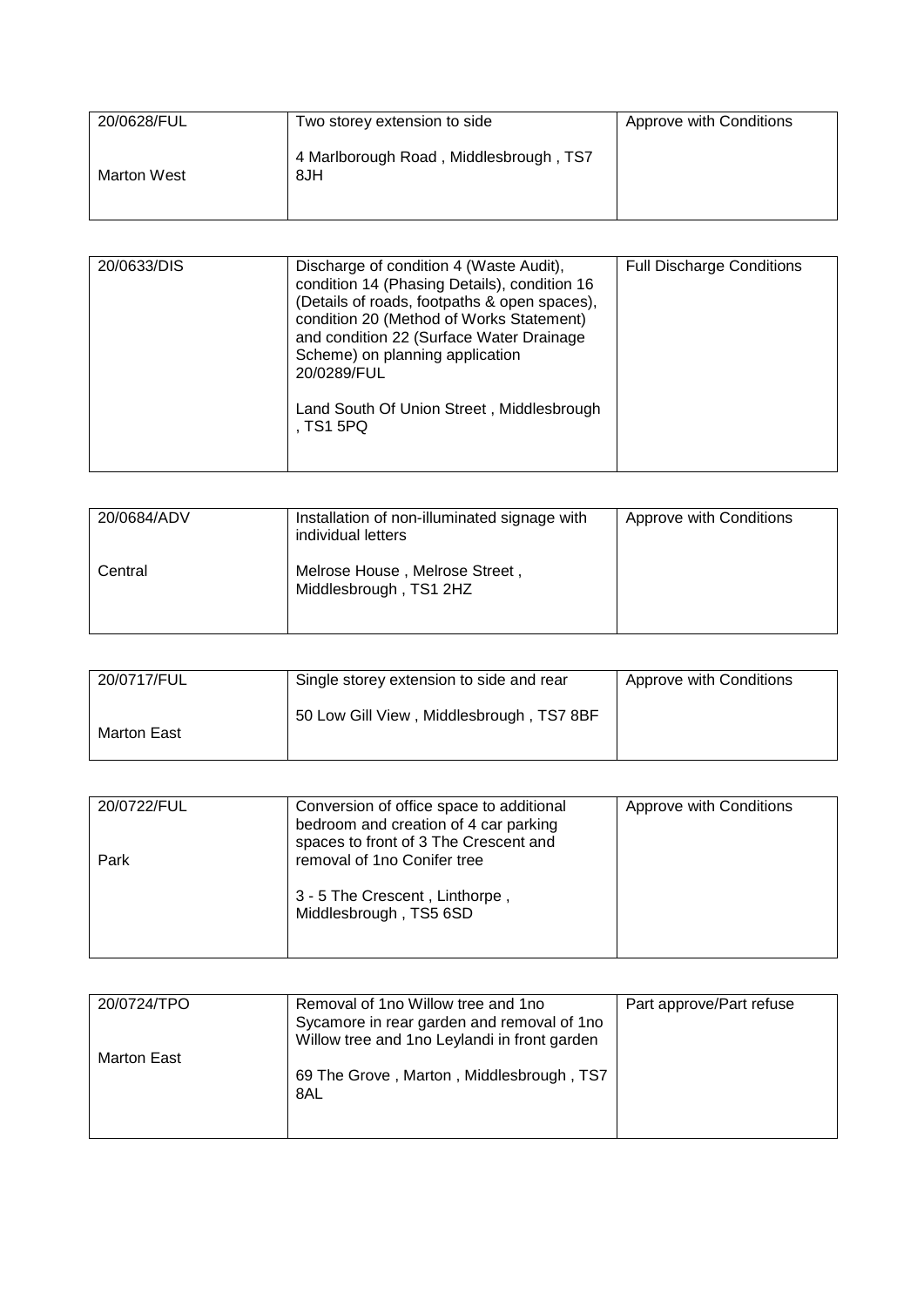| 20/0755/RES        | Reserved matters for the erection of 72<br>dwellings and garages with associated | Approve with Conditions |
|--------------------|----------------------------------------------------------------------------------|-------------------------|
| <b>Marton East</b> | access and ancillary works on planning<br>application 18/0477/OUT                |                         |
|                    | Prissick Base, Ladgate Lane/Marton<br>Avenue, Middlesbrough                      |                         |

| 20/0771/FUL<br>Acklam | Part two storey extension/part first floor<br>extension to side, single storey extension to<br>side/rear and pitched roof over the existing<br>garage offshoot and porch at front. | Approve with Conditions |
|-----------------------|------------------------------------------------------------------------------------------------------------------------------------------------------------------------------------|-------------------------|
|                       | 109 Hall Drive, Middlesbrough, TS5 7HX                                                                                                                                             |                         |

| 20/0774/DIS | Discharge of condition 3 (Materials), condition<br>4 (Railings) and condition 5 (Gates) on<br>planning application 20/0333/FUL | Approve |
|-------------|--------------------------------------------------------------------------------------------------------------------------------|---------|
|             | Albert Park, Linthorpe Road,<br>Middlesbrough                                                                                  |         |

| 21/0005/FUL | Construction of detached storage and garage<br>building (demolition of existing timber shed) | Refuse and enforce |
|-------------|----------------------------------------------------------------------------------------------|--------------------|
| Nunthorpe   | Nunthorpe Hall, Old Stokesley Road,<br>Middlesbrough, TS7 0NP                                |                    |

| 21/0006/LBC | Construction of detached storage and garage<br>building (demolition of existing timber shed) | Refuse and enforce |
|-------------|----------------------------------------------------------------------------------------------|--------------------|
| Nunthorpe   | Nunthorpe Hall, Old Stokesley Road,<br>Middlesbrough, TS7 0NP                                |                    |

| 21/0017/ADV<br>Park | Replacement of existing advertisement board<br>with 1no internally illuminated digital poster<br>sign | Approve with Conditions |
|---------------------|-------------------------------------------------------------------------------------------------------|-------------------------|
|                     | 460 Linthorpe Road, Middlesbrough, TS5<br>6JG                                                         |                         |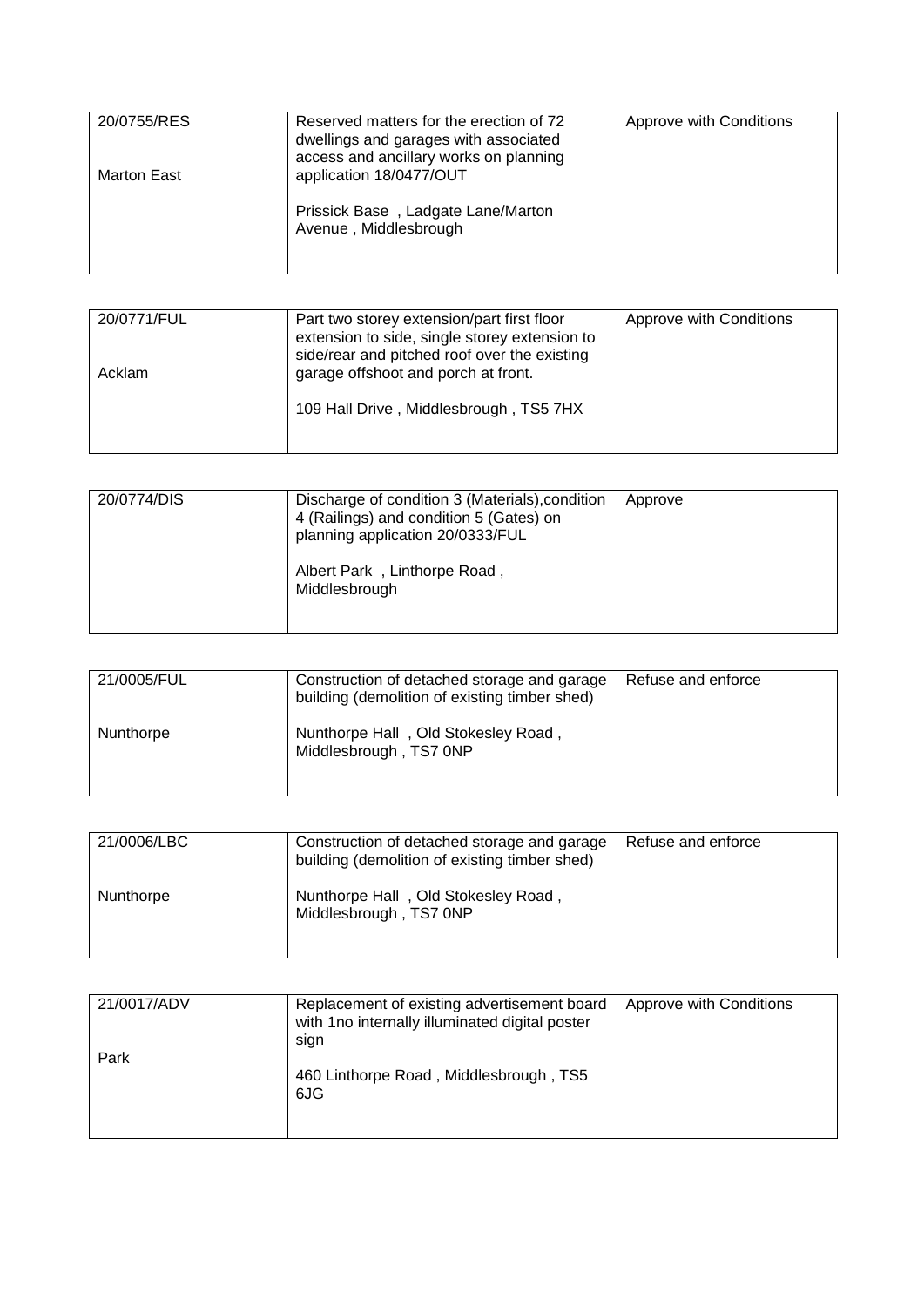| 21/0018/FUL | Extension to porch and installation of bay<br>window to front and conversion of garage to<br>habitable room | Approve with Conditions |
|-------------|-------------------------------------------------------------------------------------------------------------|-------------------------|
| Nunthorpe   | 5 Leckfell Close, Middlesbrough, TS7 8PW                                                                    |                         |

| 21/0023/FUL   | Single storey extension at rear and infill<br>extension at side | Approve with Conditions |
|---------------|-----------------------------------------------------------------|-------------------------|
| Coulby Newham | 55 Woodrush, Middlesbrough, TS8 0XB                             |                         |

| 21/0024/FUL | Single storey extension to rear (demolition of<br>existing extension) | Approve with Conditions |
|-------------|-----------------------------------------------------------------------|-------------------------|
| Linthorpe   | 15 Clepstone Avenue, Middlesbrough, TS5<br>5LL                        |                         |

| 21/0027/AMD | Non material amendment to planning<br>application 19/0443/FUL for alterations to<br>western elevation to include new doorway | Approve |
|-------------|------------------------------------------------------------------------------------------------------------------------------|---------|
| Central     | and removal of external ramp and<br>replacement stairs on southern elevation.                                                |         |
|             | Royal Middlehaven House, 21 Gosford<br>Street, Middlesbrough, TS2 1BB                                                        |         |

| 21/0030/TPO | Removal of 2no Ornamental Cherry trees to<br>rear | Approve with Conditions |
|-------------|---------------------------------------------------|-------------------------|
| Nunthorpe   | 119 Guisborough Road, Middlesbrough,<br>TS7 0JD   |                         |

| 21/0042/PNH | Single storey extension to rear              | <b>Prior Notification Not</b><br>Required/No Obj |
|-------------|----------------------------------------------|--------------------------------------------------|
| Trimdon     | 93 Trimdon Avenue, Middlesbrough, TS5<br>8SA |                                                  |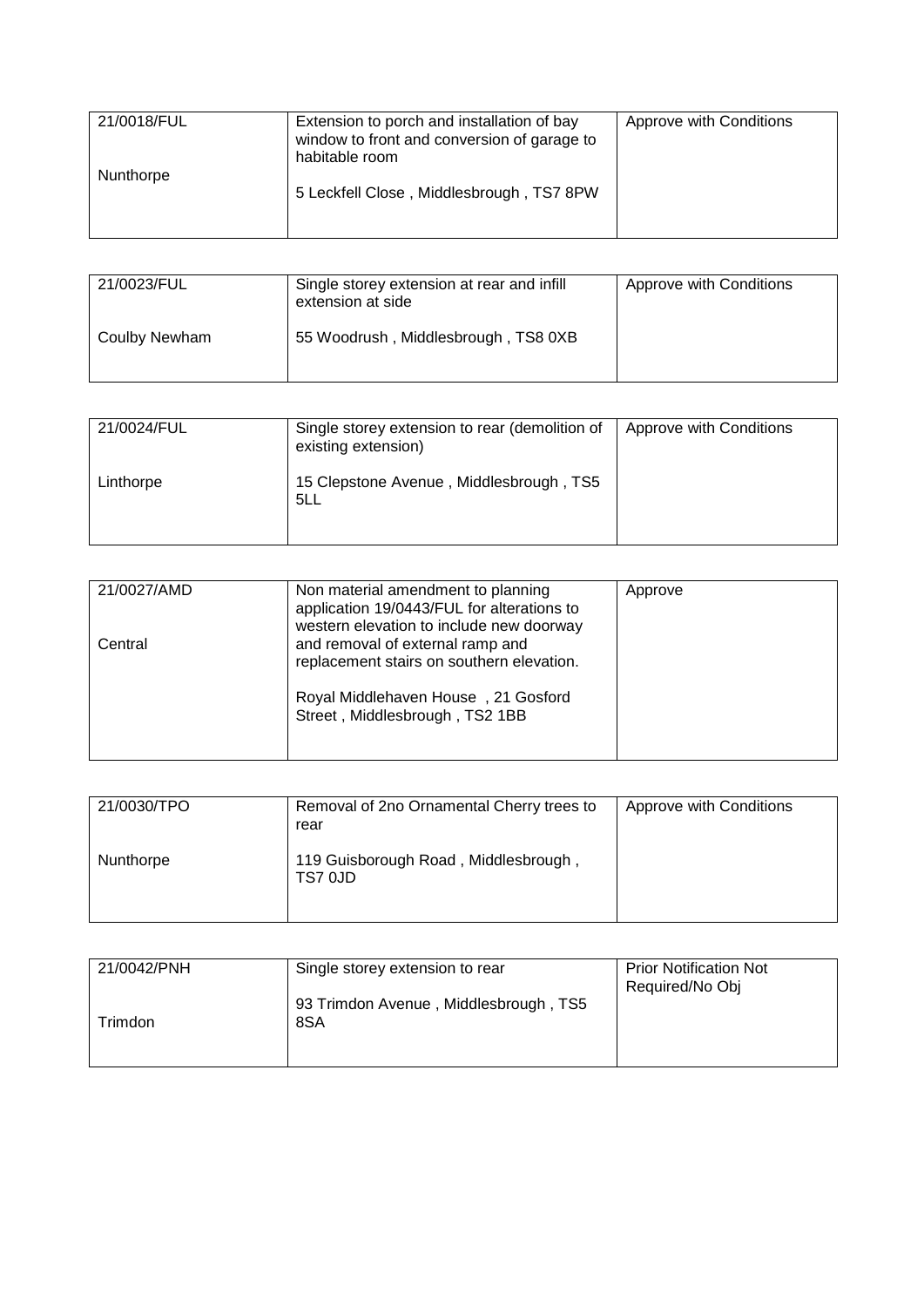| 21/0047/COU | Retrospective change of use of<br>dwellinghouse (C3) to two self-contained<br>student flats (Sui generis) | Approve with Conditions |
|-------------|-----------------------------------------------------------------------------------------------------------|-------------------------|
| Central     | 6 Falmouth Street, Middlesbrough, TS1 3HL                                                                 |                         |

| 21/0045/FUL | Single storey extension to rear              | Approve with Conditions |
|-------------|----------------------------------------------|-------------------------|
| Nunthorpe   | 23 Fencote Grange, Middlesbrough, TS7<br>0AU |                         |

| 21/0050/FUL | Replacement roof to existing office area and<br>entrance porch | Approve with Conditions |
|-------------|----------------------------------------------------------------|-------------------------|
| Central     | 30 Commercial Street, Middlesbrough, TS2<br>1JW                |                         |

| 21/0056/FUL | Single storey rear extension with flat roof<br>(Demolition of existing single storey<br>extension) | Approve with Conditions |
|-------------|----------------------------------------------------------------------------------------------------|-------------------------|
| Nunthorpe   | 5 Marton Moor Road, Middlesbrough, TS7<br>0BL                                                      |                         |

| 21/0125/DIS | Discharge of condition 4 (Cycle store),<br>condition 5 (Highway works), condition 8<br>(Surface Water Drainage - Management                                                  | Part Discharge Conditions |
|-------------|------------------------------------------------------------------------------------------------------------------------------------------------------------------------------|---------------------------|
| Central     | Plan) and condition 9 (Surface Water<br>Drainage Management and Maintenance<br>Plan) on planning application 20/0113/FUL<br>63 North Ormesby Road, Middlesbrough,<br>TS4 2AF |                           |